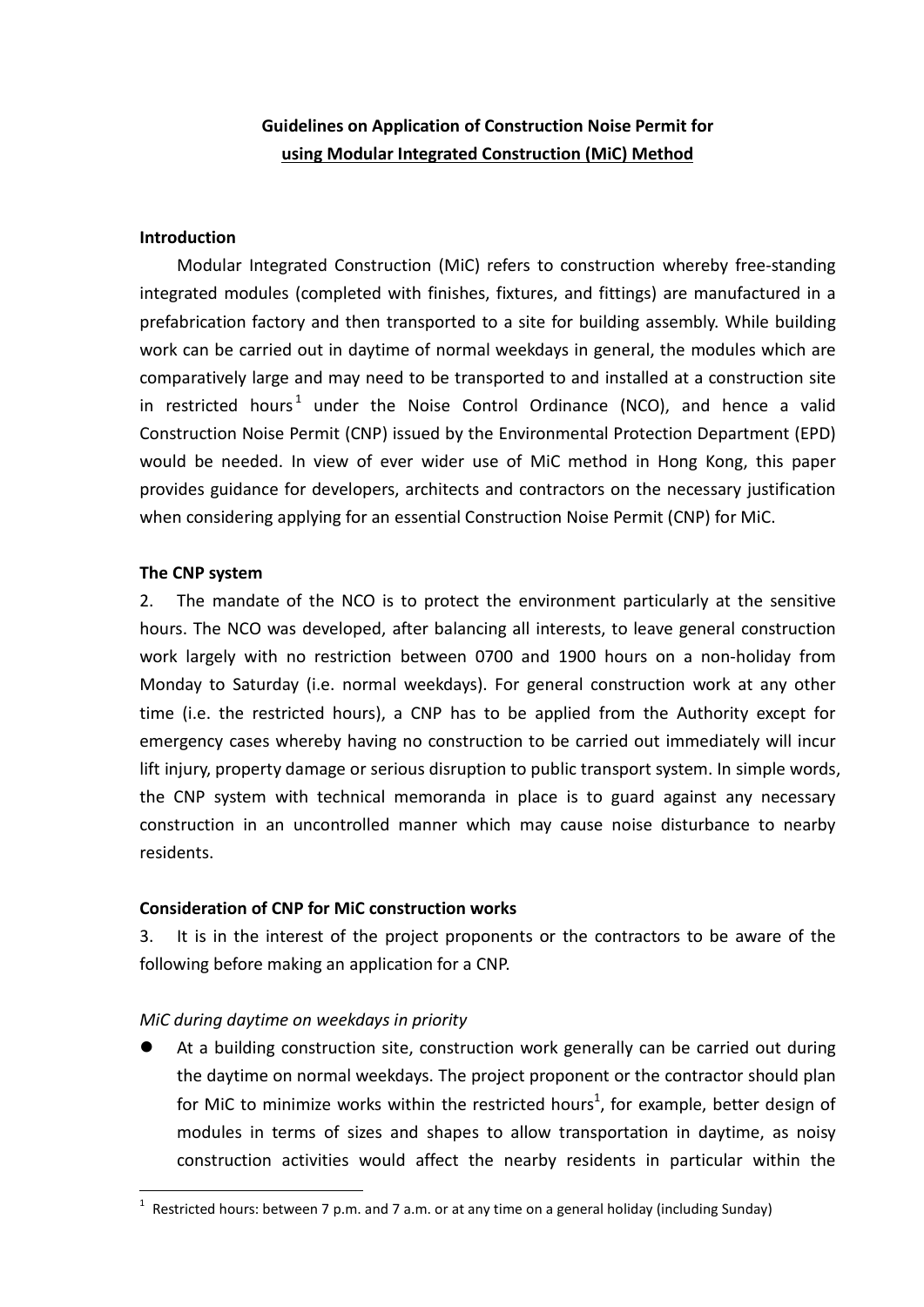restricted hours. In some situations, other nuisance from the construction activities such as light, air, and traffic may also cause vigorous response from the public if the site is situated too close to the nearby residential dwellings, which may be in turn causing unexpected delay in the construction work. Therefore, carrying out of construction work including transportation of MiC modules during daytime should be accorded priority.

## Construction method meeting noise limits

- Developers, architects, and contractors should note the acceptable noise levels (ANLs) stipulated in the Technical Memorandum (TM) on Noise from Construction Work other than Percussive Piling, and also in the Technical Memorandum on Noise from Construction Work in Designated Areas. The construction work with use of quiet construction equipment, methods, and other noise mitigation measures should be designed and planned well before the tender stage for the construction work such that the ANLs would be complied with, and the prescribed construction work would be avoided. Relevant web links to the TM are provided below for easy reference:
	- https://www.epd.gov.hk/epd/english/environmentinhk/noise/guide\_ref/tm\_nonpp .html
	- https://www.epd.gov.hk/epd/english/environmentinhk/noise/guide\_ref/tm\_des\_a rea.html

#### Unavoidable Constraints

- It should NOT be assumed at the planning stage that a CNP would be issued for transporting large MiC modules. Sound justification for unavoidable constraints, in such cases the genuine traffic restrictions on transporting large modules during daytime given by the Police or the Transport Department in writing; information in the form of a noise management plan on adoption of the quietest practicable working method, minimum number of powered mechanical equipment (PME), quieter equipment (e.g. PME with Quality PME Label), and other practicable noise mitigation measures should be provided by the applicant in the CNP application with unavoidable constraints. If a CNP is issued, these proposals of measures would be imposed as permit conditions.
- The CNP is applicable to only the specific construction activities concerned (e.g. transportation and unloading of the MiC modules within the site) will be time limited.
- The contractor may be required to, soon upon the commencement of construction, notify the Authority indicating the construction involved and the noise mitigation measures taken for the carrying out of works during the restricted hours.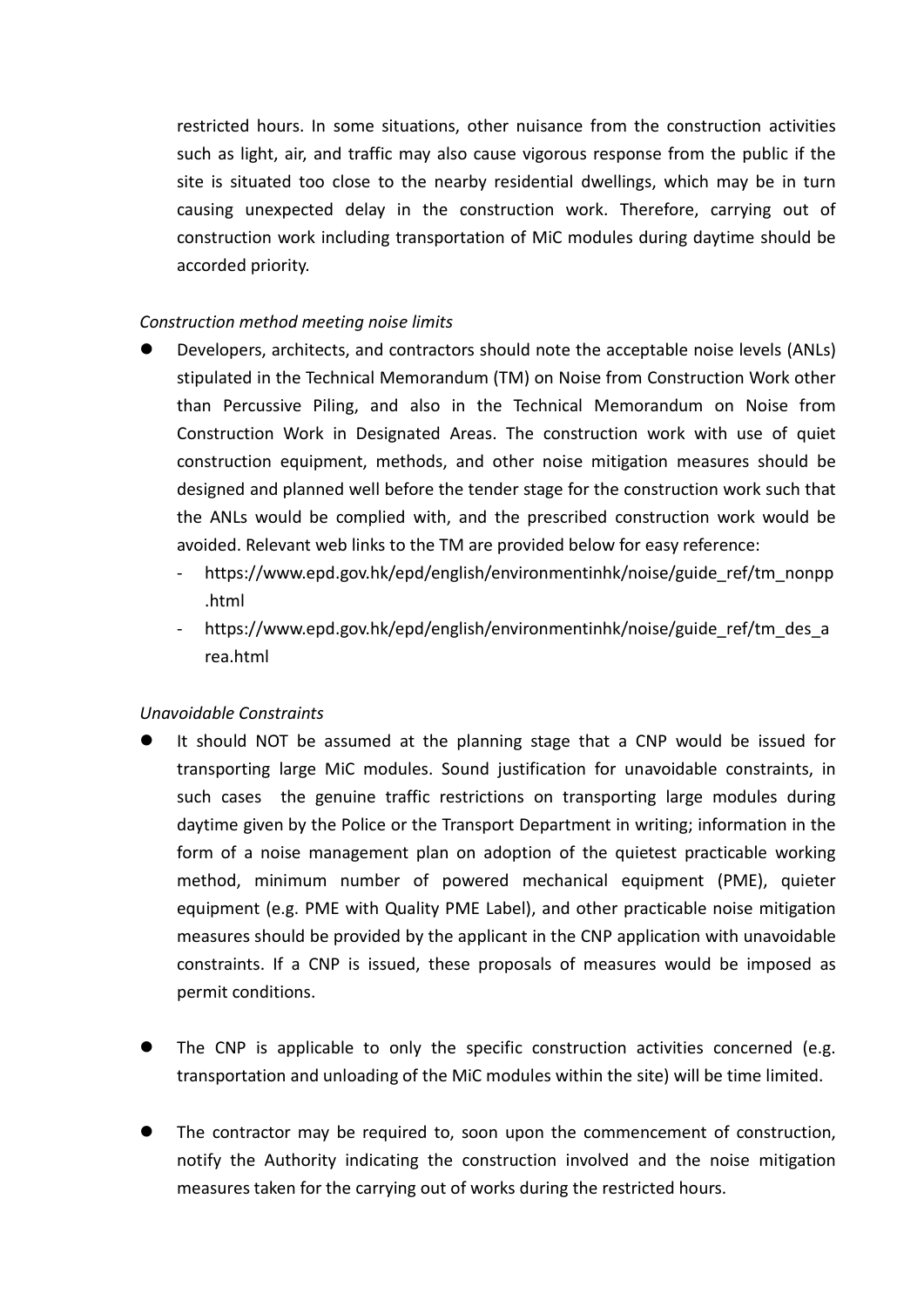### Noise Management Plan

 To facilitate the application and efficient processing for the CNP, the applicant should submit the application with a noise management plan as mentioned above. Nonetheless, the Authority may impose additional permit conditions on noise mitigation as appropriate. Quieter construction equipment and methods presented at EPD's website should be considered and would help clarify those situations where the use of quiet equipment and measures, for example quieter mobile crane and generator, and use of noise barrier would be mandatory.

## Liaison with nearby estate management/owners incorporation

 The contractor will be strongly recommended to liaise with the estate management/owners' corporation by issuing notice prior to the commencement of the construction explaining the advantages of MiC, the need for carrying out MiC within the restricted hours, and providing a public complaint hotline/enquiry number.

#### Subsequent review

4. The Authority may review the above guidance and check the need for any procedural change, and abuse of the CNP system. Updated arrangement will then be uploaded onto the EPD website for general reference of the public, contractors as well as estate management/owners incorporation.

## Contact of Regional Offices

5. For further information with respect to the CNP for works using MiC method, please contact the concerned Regional Offices.

| <b>Offices</b>                    | <b>Office Addresses</b>                                                             | Tel.      | <b>Control Districts</b>                                                        |
|-----------------------------------|-------------------------------------------------------------------------------------|-----------|---------------------------------------------------------------------------------|
| <b>Regional Office</b><br>(East)  | 8/F., Cheung Sha Wan<br>Government Offices, 303<br>Cheung Sha Wan Road,<br>Kowloon. | 2402 5200 | Kwun Tong, Wong<br>Tai Sin, Sai Kung,<br>Kowloon City & Yau<br><b>Tsim Mong</b> |
| <b>Regional Office</b><br>(South) | 2/F., Chinachem Exchange<br>Square, 1 Hoi Wan Street,<br>Quarry Bay, Hong Kong.     | 2516 1718 | Hong Kong Island &<br><b>Islands</b>                                            |